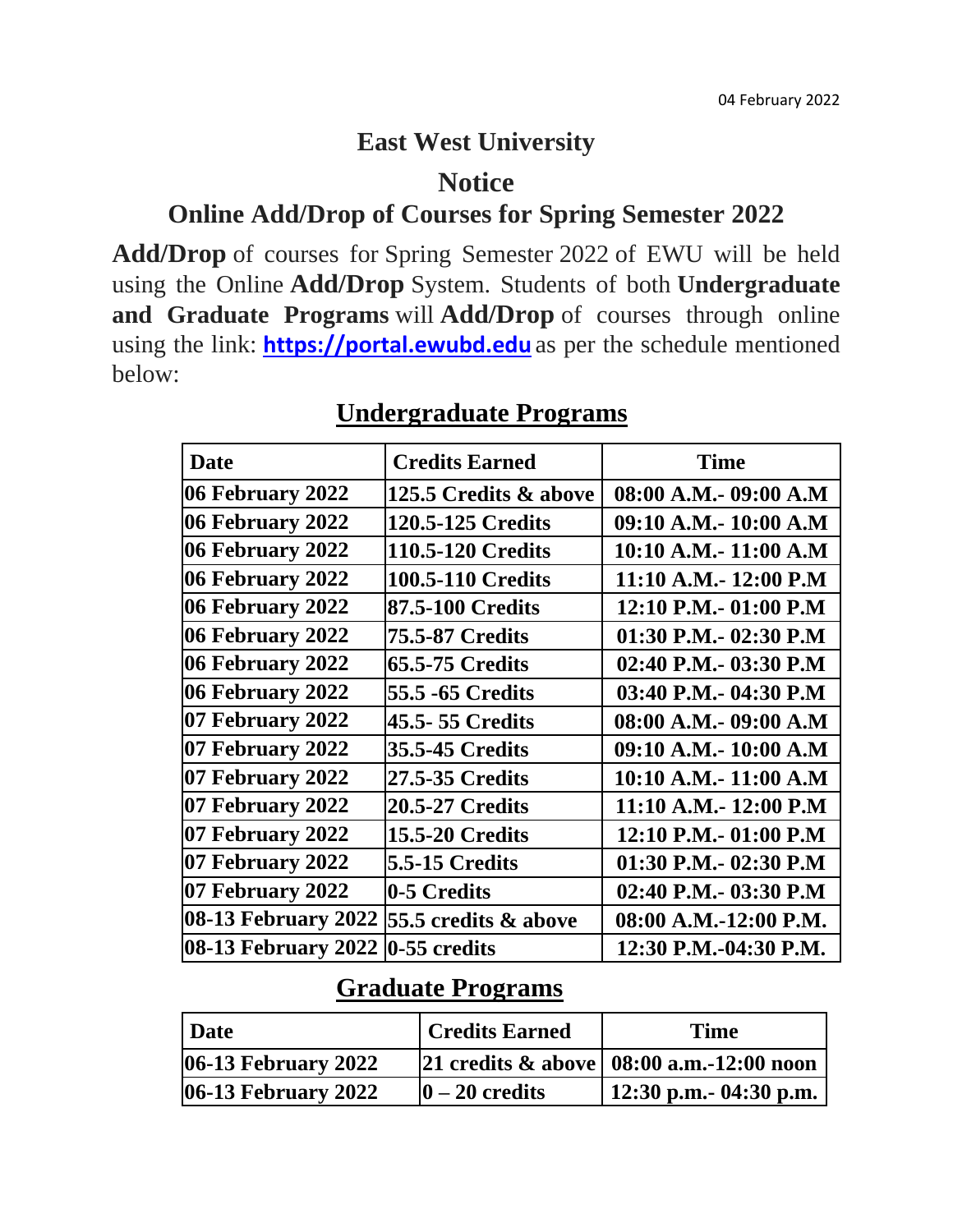### **Students are strongly recommended to complete their Add/Drop during the above schedule.**

For any help regarding Add/Drop students may contact the respective Online Helpdesk (Email Account) which are mentioned below:

| s/n            | <b>Group Name</b>         | <b>Email address</b>         | <b>Purpose</b>                      |
|----------------|---------------------------|------------------------------|-------------------------------------|
| $\mathbf{1}$   | CE Help Desk              | helpdesk-ce@ewubd.edu        | For advising/ course related issues |
| $\overline{2}$ | <b>CSE Help Desk</b>      | helpdesk-cse@ewubd.edu       | For advising/ course related issues |
| 3              | <b>BBA Help Desk</b>      | helpdesk-dba@ewubd.edu       | For advising/ course related issues |
| 4              | <b>DSR Help Desk</b>      | helpdesk-dsr@ewubd.edu       | For advising/ course related issues |
| 5              | <b>ECE Help Desk</b>      | helpdesk-ece@ewubd.edu       | For advising/ course related issues |
| 6              | <b>ECO Help Desk</b>      | helpdesk-eco@ewubd.edu       | For advising/ course related issues |
| 7              | <b>EEE Help Desk</b>      | helpdesk-eee@ewubd.edu       | For advising/ course related issues |
| 8              | <b>GEB Help Desk</b>      | helpdesk-geb@ewubd.edu       | For advising/ course related issues |
| 9              | <b>ENG Help Desk</b>      | helpdesk-eng@ewubd.edu       | For advising/ course related issues |
| 10             | <b>ISLM Help Desk</b>     | helpdesk-islm@ewubd.edu      | For advising/ course related issues |
| 11             | Law Help Desk             | helpdesk-law@ewubd.edu       | For advising/ course related issues |
| 12             | <b>MBA Help Desk</b>      | helpdesk-mba@ewubd.edu       | For advising/ course related issues |
| 13             | MPS Help Desk             | helpdesk-mps@ewubd.edu       | For advising/ course related issues |
| 14             | PHRM Help Desk            | helpdesk-phrm@ewubd.edu      | For advising/ course related issues |
| 15             | <b>SOC Help Desk</b>      | helpdesk-soc@ewubd.edu       | For advising/ course related issues |
| 16             | Registrar's Office Help   | helpdesk-regoffice@ewubd.edu | For registration/other              |
|                | Desk                      |                              | administrative issues               |
| 17             | <b>Accounts Help Desk</b> | helpdesk-accounts@ewubd.edu  | For tuition/ scholarship/ other     |
|                |                           |                              | financial issues                    |
| 18             | ICS Help Desk             | helpdesk-ics@ewubd.edu       | For relevant IT issues              |
| 19             | <b>COE Help Desk</b>      | helpdesk-coe@ewubd.edu       | For Certificates/Transcripts/Grade  |
|                |                           |                              | Reports related issues              |

While sending emails students are advised to mention their name, ID number, mobile number and the problem clearly. Students are also advised to use their EWU G-Suite email account while making all communications with the University.

Students of Undergraduate and Graduate Programs who somehow miss the above schedule or fail to Add/Drop of courses using the Online System may contact the respective advisor from 14-15 February 2022 through respective departmental online helpdesk (email) mentioned above.